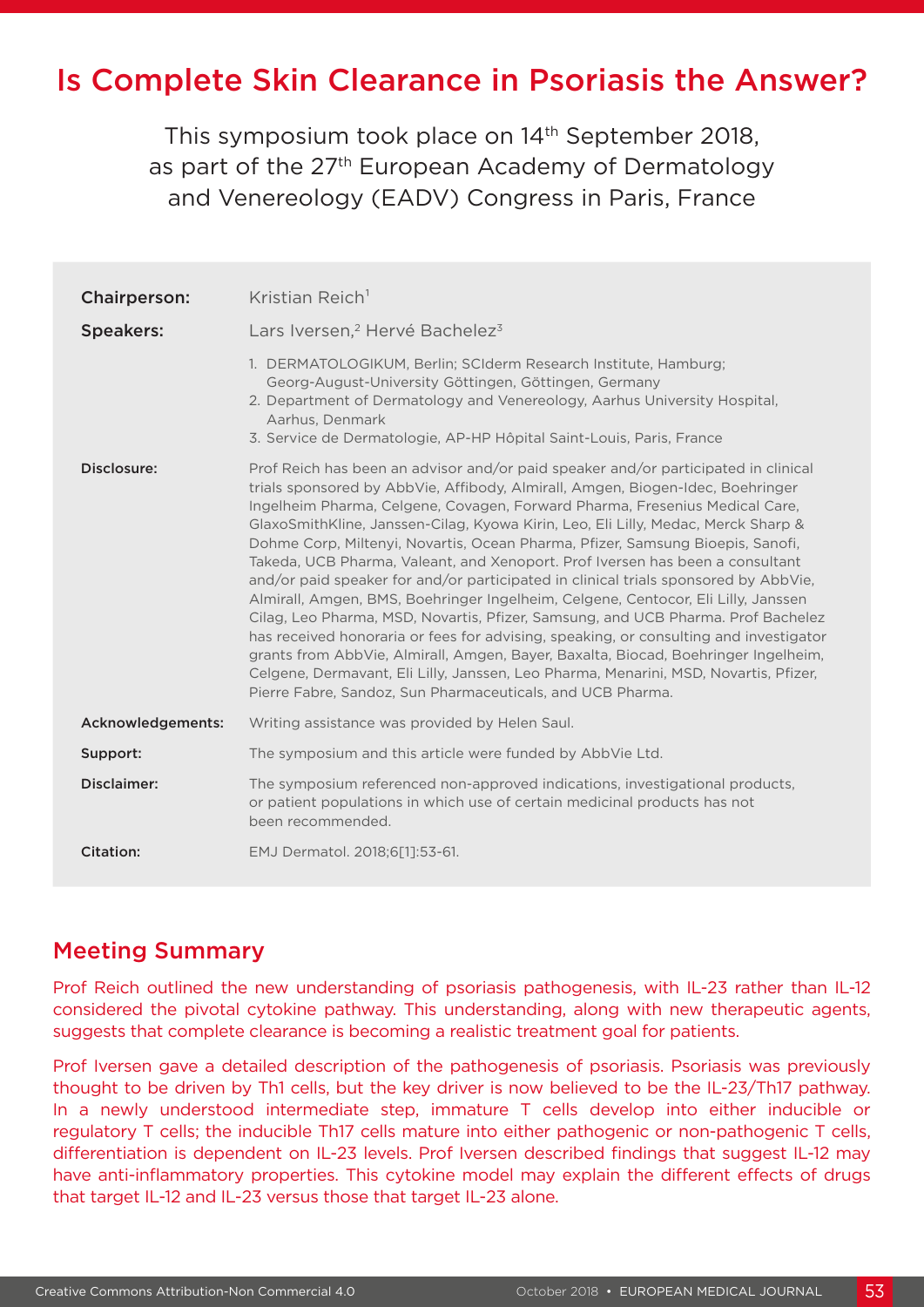Prof Reich and Prof Bachelez presented key clinical data on new IL-23-targeted therapeutic agents. The VOYAGE 1 study with guselkumab found Psoriasis Area Severity Index (PASI) 90 rates of 81.1% at Week 100 and PASI 100 rates >49.0%.<sup>1</sup> The reSURFACE trials with tildrakizumab demonstrated lower PASI 90 and PASI 100 response rates than VOYAGE 1, but, again, responses were durable and the agent was well-tolerated.<sup>2</sup> UltIMMa 1 and 2 were replicate studies that compared the IL-23 inhibitor risankizumab with the IL-12 and IL-23 inhibitor ustekinumab. At Week 52, PASI 90 response rates were 82% for risankizumab, 78% in the group switched to risankizumab after placebo, and 44% for those on ustekinumab.<sup>3</sup> This suggested that blocking IL-23 alone is superior to blocking both IL-12 and IL-23. The response to risankizumab was stable and durable; the safety profile was comparable to the comparator ustekinumab. IMMvent<sup>4</sup> and IMMhance<sup>5</sup> demonstrated robustness of response to risankizumab among patients who had failed prior therapies. The speakers and the audience concluded that these early trials suggest that the IL-23 inhibitors are an attractive new class of agents for the treatment of psoriasis.

## Are We in a Psoriasis Evolution or Revolution?

### Professor Kristian Reich

The world of psoriasis therapy is expanding rapidly with new therapeutic groups, biosimilars, and small molecules, explained Prof Reich. For decades, cold tar, phototherapy, and methotrexate were the mainstays of treatment. Methotrexate is still used, but has only a 35% PASI 75 response rate.<sup>6</sup> The first treatment revolution was the introduction of TNF-α blockers, such as infliximab, which had a 58% PASI 90 response rate at 24 weeks in the EXPRESS study.7 More recently, IL-17 inhibitors showed strong efficacy in psoriatic arthritis, and PASI 90 and PASI 100 response rates 20% higher than with methotrexate (their introduction was another evolution). IL-23 inhibitors make up the third major group of targeted therapy, and the question raised was whether their arrival is an evolution or revolution.

According to the historical model of psoriasis,<sup>8</sup> activated myeloid dendritic cells release IL-12, which activates Th1 cells, and also IL-23, which activates Th17 cells. The Th cells release cytokines that activate keratinocytes and bring about the phenotype of psoriasis. Prof Reich said it is becoming clear that the IL-23 pathway drives the development of psoriasis, rather than the IL-12 pathway.

The p40 subunit is common to both IL-12 and IL-23 (Figure 1); drugs that inhibit p40 block both IL and are effective psoriasis treatments,<sup>9</sup> said Prof Reich, but the inhibition of IL-23 is

the more probable mechanism rather than that of IL-12. A study in 2010<sup>10</sup> demonstrated that p40 (IL-12Rβ1) is elevated in psoriasis, as is p19 (IL-23R) but not p35 (IL-12Rβ2). Experimental work on human skin biopsies, comparing psoriatic and normal skin, found increased expression of IL-23 p19 and p40 in psoriatic skin and suggested that IL-23 plays a more dominant role in psoriasis than IL-12.<sup>11</sup>

The pathophysiology of psoriasis is now thought to involve a feed forward response by which the immune system activates the epidermis and a feedback response is delivered from the epidermis to the immune system.<sup>12</sup> This concept, along with the introduction of new therapies, is changing treatment goals. Eight years ago, Prof Reich believed that long-term skin clearance could never be a realistic treatment goal; it is now becoming technically possible and treatment goals need to be adapted. The traditional approach, scaling up treatment over months or years, may be the worst approach from an immunological point of view. Furthermore, treatments may eventually be introduced that modify the disease in the same way as antirheumatics modify rheumatoid arthritis. It could mean that patients remain free of psoriasis for prolonged periods of time after treatment has stopped. There might be markers to indicate that an individual patient will develop psoriasis; treatment could prevent the disease from ever breaking out. There is progress towards this vision; Prof Reich said the management of psoriasis is undergoing an evolution that might turn into a revolution.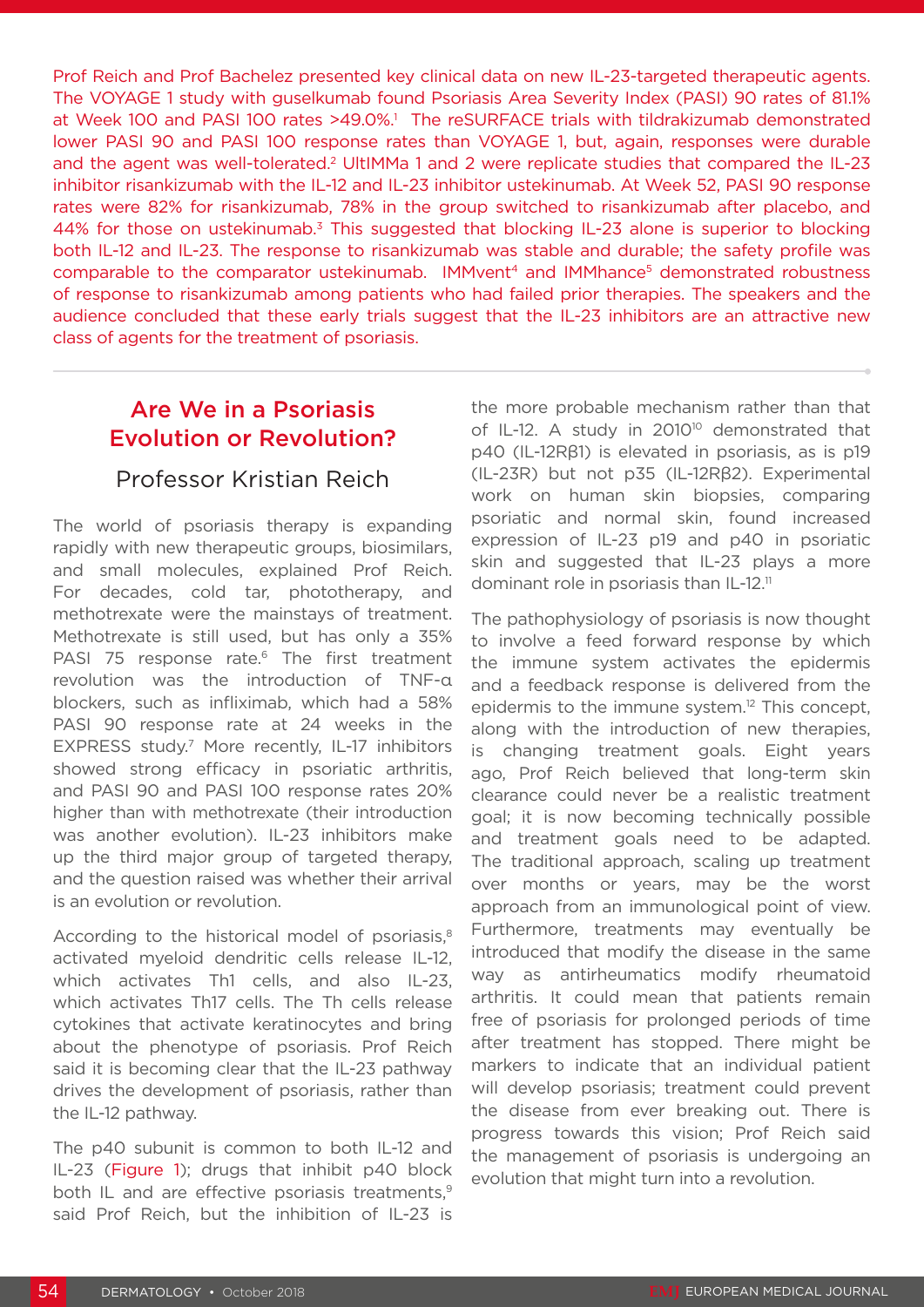

#### Figure 1: The rationale for targeting IL-12 and IL-23 in psoriasis.

NK: natural killer cell. *Adapted from Benson et al.9*

#### Take Home Message

It is becoming clear that the IL-23 pathway plays a more dominant role in the development of psoriasis than the IL-12 pathway. Treatments that inhibit both pathways may owe their efficacy to inhibition of the IL-23 pathway. The new IL-23 inhibitors are contributing to new goals in psoriasis therapy: long-term skin clearance may now be a realistic aim of treatment.

## IL-23: A Master Regulatory Cytokine in Psoriasis?

### Professor Lars Iversen

An understanding of the pathogenesis of psoriasis is essential to distinguish between treatments with distinct modes of action, Prof Iversen stated. Psoriasis patients have a genetic predisposition, which does not cause disease unless triggered. A streptococcal infection, for example, could activate keratinocytes that release cytokines that activate dendritic cells, which drive the disease process.<sup>8</sup>

Activated dendritic cells migrate to lymph nodes and induce the maturation of immature Th cells. The cytokine milieu will determine the direction in which the Th cells differentiate. IL-23 drives the

maturation of Th cells into Th17 cells, a key driver in psoriasis. Th17 cells release cytokines, such as IL-17, which causes the phenotypical changes in the skin seen in psoriasis.<sup>13</sup> Many recent drug developments in psoriasis have therefore targeted IL-17 and results have been promising. Secukinumab and ixekizumab are approved inhibitors of IL-17A. Brodalumab, also approved, targets the receptor that signals IL-17 A, F, C, and E. Bimekizumab, currently undergoing clinical trials, is an antibody directed against IL-17A and IL-17F.

Approved IL-23 inhibitors include guselkumab and tildrakizumab. Phase III trial data are available for risankizumab, but the drug is not yet approved. Mirikizumab is in earlier clinical trial development. As previously mentioned, psoriasis was previously thought to be driven by Th1, but the key driver is now believed to be the IL-23 Th17 pathway.14,15 Naïve T cells exposed to IL-23 differentiate into Th17 cells and release signature cytokines, such as IL-17A, IL-17F, and IL-22.

It is now known that there is an intermediate step in T cell maturation. The interaction between dendritic cells and immature T cells is regulated by surrounding concentrations of TGF-β and IL-6. High concentrations of TGF-β favour the development of regulatory T cells; low concentrations of TGF-β and IL-6 favour development into inducible Th17 cells.14,15

The subsequent differentiation of inducible Th17 cells is driven by IL-23.14,15 As illustrated in Figure 2, high concentrations of IL-23 drive the maturation of inducible Th17 cells into pathogenic Th17 cells. These pathogenic cells release the cytokines that result in psoriasis. However, in conditions of no IL-23, or very low concentrations, inducible Th17 cells mature into non-pathogenic Th17 cells that release cytokines such as IL-17 and IL-10. These cytokines may be anti-inflammatory and have a protective effect at mucous and possibly cutaneous membranes. In this way, IL-23 concentrations determine whether the mature Th17 cells are pathogenic or non-pathogenic.

This scheme may explain why agents that target both IL-12 and IL-23 may have lower efficacy than those that target IL-23 alone, Prof Iversen explained. Ustekinumab targets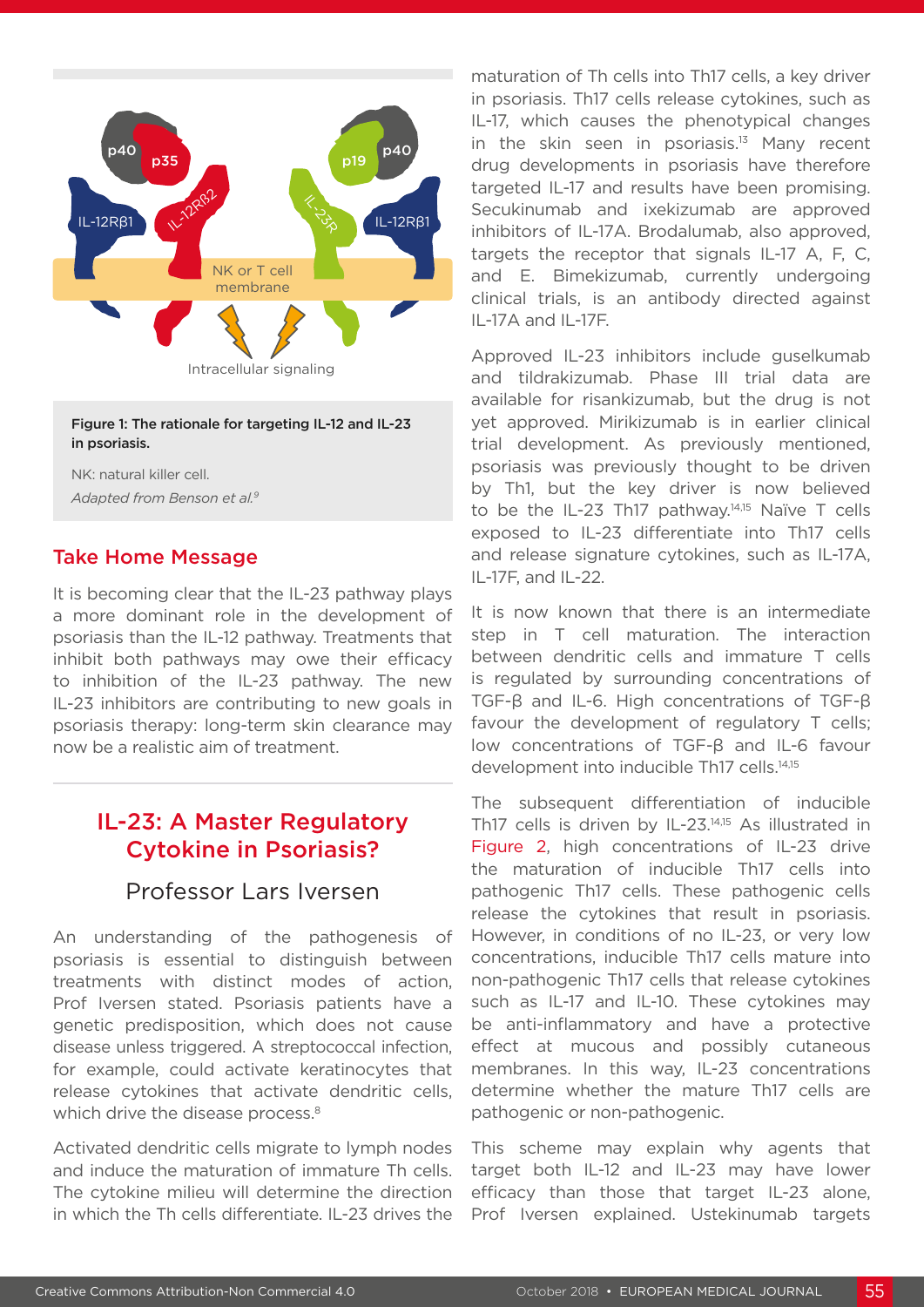the p40 subunit and inhibits both IL-12 and IL-23, while risankizumab blocks IL-23 alone. A Phase II, 48-week trial of risankizumab versus ustekinumab<sup>16</sup> randomly assigned a total of 166 patients to receive one of three doses of risankizumab (a single 18 mg dose at Week 0 or 90 or 180 mg [according to body weight] doses at Weeks 0, 4, and 16) or ustekinumab (45 or 90 mg [according to body weight] at Weeks 0, 4, and 16). At Week 12, the percentage of patients with a ≥90% reduction in the PASI score was 77% (64 of 83 patients) for risankizumab (90 mg and 180 mg groups, pooled), compared with 40% (16 of 40 patients) for ustekinumab (p<0.001). Risankizumab was associated with clinical responses superior to those associated with ustekinumab.

Potential explanations for this difference include drug affinity or dosing, but Prof Iversen stated that it is also possible that IL-12 (blocked by ustekinumab but not risankizumab) has a beneficial role. A recently published study<sup>17</sup> listed the IL-12 family according to proinflammatory profile. The study suggested that IL-23, which is part of this family, is more proinflammatory than IL-12. IL-12 has some anti-inflammatory properties, and it may be beneficial to maintain IL-12 during treatment for psoriasis. Other research supports the inhibitory role of IL-12 on inducible Th17 cells.<sup>14,15,18</sup>

Prof Iversen also discussed the difference between targeting IL-23 and IL-17. IL-17 is the downstream driver of phenotypical changes in the skin, and IL-17A inhibitors are effective in the treatment of psoriasis. However, inhibition of IL-17A may have the potential for a higher risk of adverse events or infections compared with IL-23 inhibitors.19,20 Mucocutaneous candidiasis is seen more often with IL-17A inhibitors than with IL-23 inhibitors.<sup>14,15</sup> The effect is not large or proven, but Prof Iversen commented that it may be because IL-17 inhibitors block the IL-17 produced by non-pathogenic as well as by pathogenic Th17 cells. The contribution of IL-17 from non-pathogenic Th17 cells, left intact by IL-23 blockers, may have a beneficial effect.

Discussion on the pathogenesis of psoriasis should focus on immune modulation rather than immune suppression. Prof Iversen said IL-23 is a master regulatory cytokine in the pathogenesis of psoriasis. It regulates the differentiation of inducible Th cells into pathogenic and non-pathogenic Th17 cells. Inhibition of IL-23 reduces the pathogenic Th17 cell population and potentially results in prolonged downregulation of immune activation.



#### Figure 2: Inducible Th17 differentiation in the presence or absence of IL-23.

Selective targeting of IL-23 helps preserve protective, non-pathogenic Th17 cells that produce IL-17 involved in mucosal defense and barrier tissue integrity.

TGF-β: transforming growth factor β.

*Adapted from Leung et al.14 and Zhu et al.15*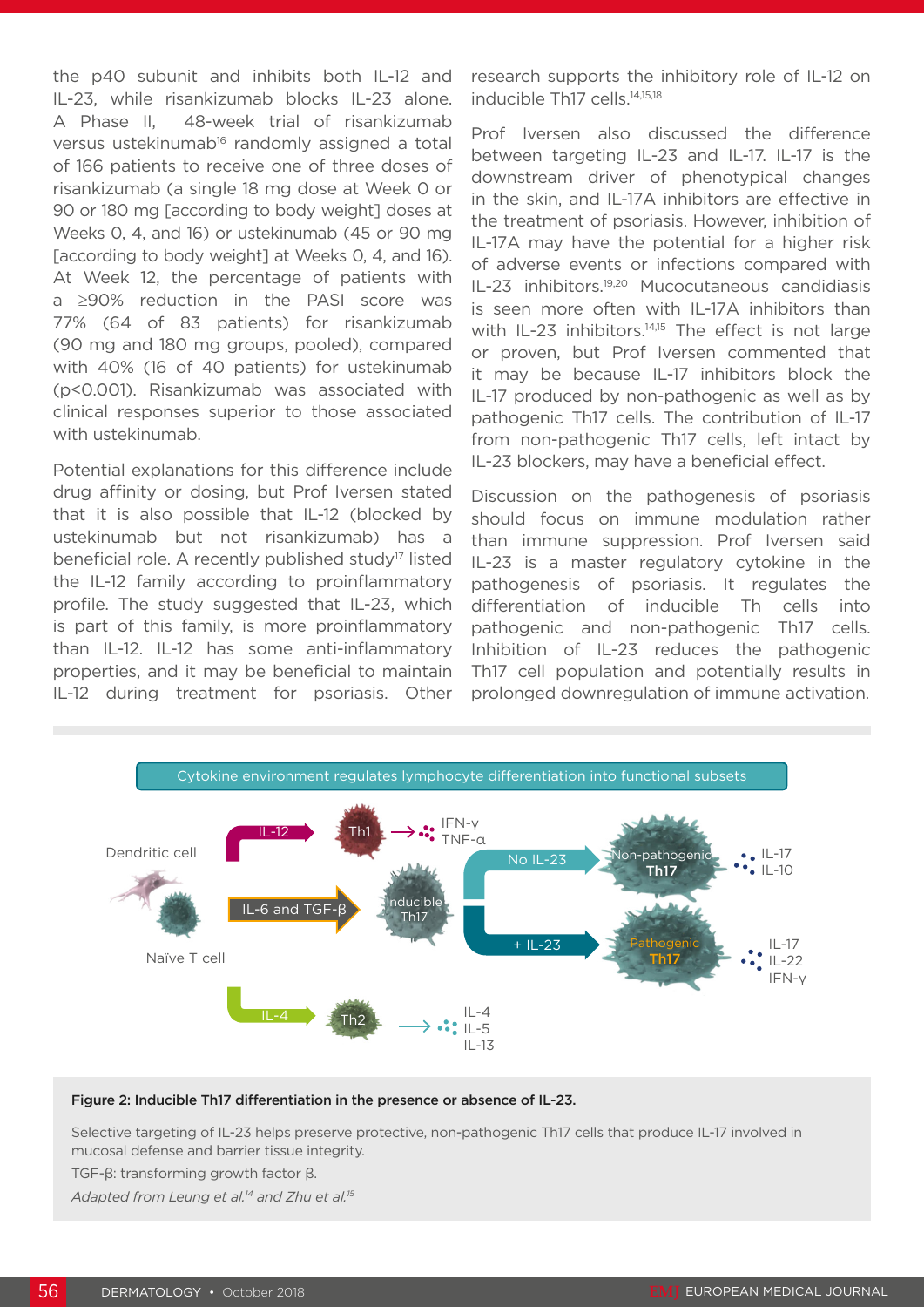#### Take Home Message

Discussion of the pathogenesis of psoriasis should focus on immunomodulation rather than immunosuppression. The differentiation of immature T cells into either regulatory T cells or inducible Th17 cells is regulated by surrounding concentrations of TGF-β and IL-6. Concentrations of IL-23 then drive the maturation of inducible Th17 cells into either pathogenic or non-pathogenic Th17 cells. High concentrations of IL-23 favour the development of pathogenic Th17 cells that release the cytokines that result in psoriasis.

The cytokine IL-12 is involved in the differentiation of immature cells into Th1 cells. Th1 cells produce IFN-γ, which is a negative regulator of inflammatory cytokine production by Th17 cells, γδ T cells, and innate lymphoid cells. Thus, preserving the IL-12 pathway and inhibiting IL-23 alone could lead to better treatment outcomes compared with combined blockade of IL-12 and IL-23.

Inhibition of Il-17, the downstream driver of phenotypical changes in the skin, may have the potential for a higher risk of adverse events compared with IL-23 inhibitors. This could be because IL-17 inhibitors block the IL-17 produced by non-pathogenic as well as by pathogenic Th17 cells. Selective targeting of IL-23 helps preserve protective, non-pathogenic Th17 cells that produce IL-17 involved in mucosal defense and barrier tissue integrity.

## IL-23 Inhibition: The Potential For Durable Disease Control?

### Professor Kristian Reich

#### Guselkumab

The first IL-23 inhibitor to be approved was the monoclonal antibody guselkumab. The VOYAGE 1 study<sup>1</sup> compared its efficacy and safety with the TNF-blocker adalimumab. Patients were randomised to receive 100 mg guselkumab (Weeks 0 and 4, then every 8 weeks, n=329); or placebo (Weeks 0, 4, and 12, switching to guselkumab at Week 16 and 20, then every 8 weeks, n=174); or adalimumab (80 mg

Week 0, 40 mg Week 1, then 40 mg every 2 weeks until Week 47, n=334). At Week 16, guselkumab was superior to both adalimumab and placebo (73.3% versus 49.7% versus 2.9% of patients achieved PASI 90; p<0.001), respectively. The placebo group was then switched to guselkumab for the remainder of the study. At Week 52, 78.9% of this group had achieved PASI 90, similar to the 80.1% of patients receiving guselkumab from the beginning of the study and substantially higher than the 50.5% of those receiving adalimumab.<sup>21</sup>

The response seen in VOYAGE 1<sup>1</sup> was maintained. From Week 52, all patients were switched to guselkumab and at Week 100, PASI 90 rates were similar across all groups, ranging from 81.1-82.3%; PASI 100 rates were >49.0%.<sup>21</sup> Prof Reich stated that the curves are flat and represent long-term, stable, safe control of psoriasis, adding that the data in VOYAGE 1 are conservative. The non-responder imputation of 72.3 for PASI 90, and 43.2 for PASI 100, represents longevity of response. As long as patients remain on the drug, the response is stable over a 2-year period.

A common theme among IL-23 inhibitors is that the disease takes longer to return than the pharmacology would predict when the drug regimen is stopped in responding patients. In the withdrawal arm of VOYAGE 2, the last dose of guselkumab was given at Week 20. At Week 48, 36.8% (67 out of 182) of patients still had a PASI 90 response.<sup>22</sup>

Findings from VOYAGE 2 demonstrate that treatment with guselkumab reduced cytokines in peripheral blood to levels similar to those found in healthy controls.<sup>22</sup> Those who maintain a PASI 90 response after drug withdrawal had continued suppression. Loss of response (<PASI 75) was associated with increased levels of serum IL-17A, IL-17F, and IL-22.

Early results suggest the safety of IL-23 inhibitors is encouraging. Serious infections are the most common adverse events, with 1.03 reported per 100 patient-years in from Week 0-48 of giving guselkumab,<sup>21</sup> which is probably similar to the background rate suggested Prof Reich.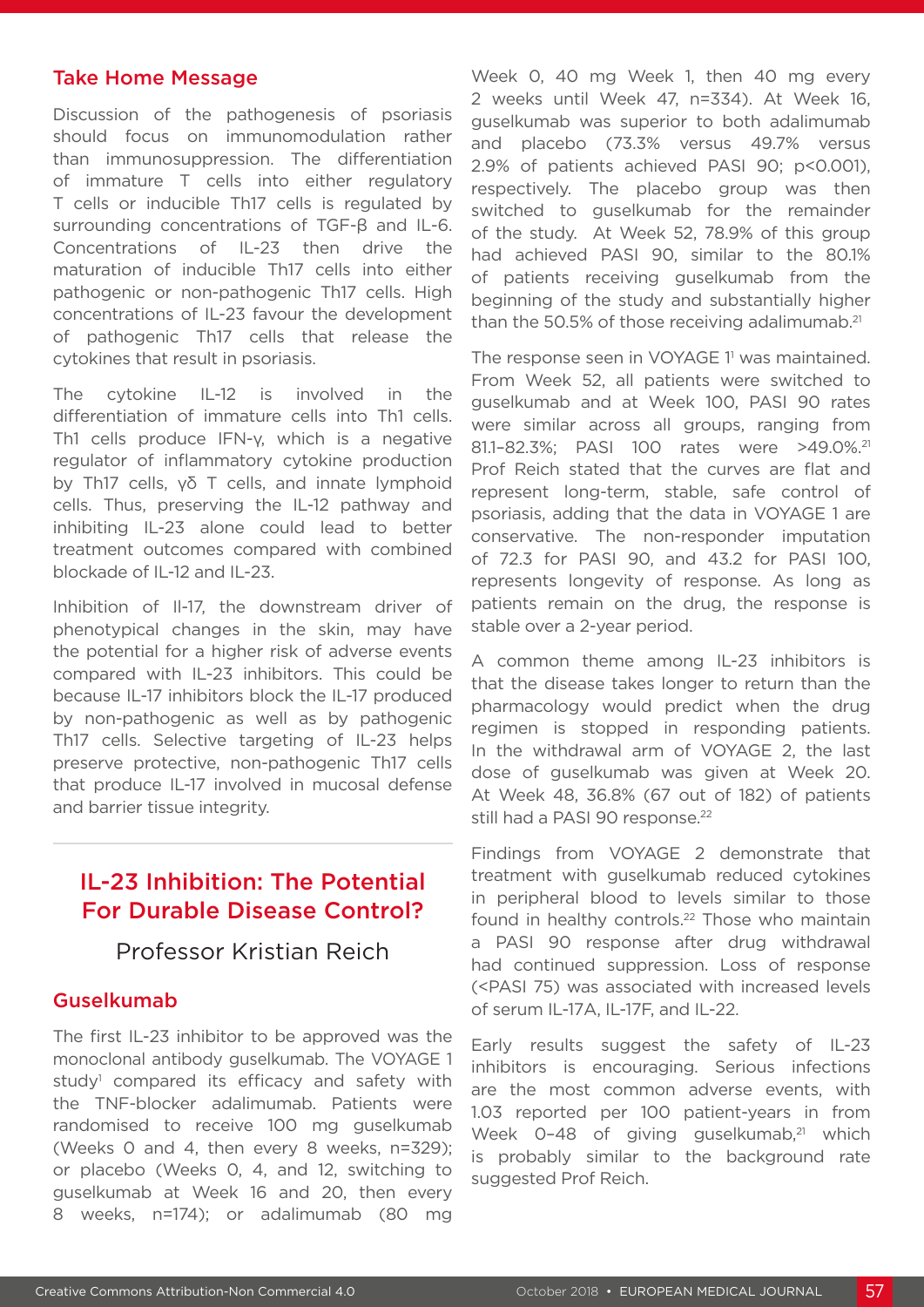#### Tildrakizumab

Tildrakizumab targets the p19 subunit of IL-23. The reSURFACE 1 trial randomised patients to tildrakizumab 200 mg, 100 mg, or placebo. In reSURFACE 2, patients were randomised to the same three groups plus an extra arm receiving 50 mg etanercept.<sup>2</sup> In reSURFACE 1 at Week 12, >60% of patients in both tildrakizumab arms achieved PASI 75 compared with 6% of those on placebo. Patients on placebo were then switched to tildrakizumab arms, and at 28 weeks >70% of patients in all arms achieved PASI 75. Results from reSURFACE 2 were similar.2

Prof Reich highlighted data from a pooled analysis of reSURFACE 1 and 2, plus P05495, which showed that 37% and 39% of patients on 200 mg or 100 mg of tildrakizumab achieved PASI 90 at Week 12, and 54% and 58% at Week 28, respectively.<sup>2</sup> Both PASI 90 and PASI 100 response rates were slightly lower than with guselkumab. Drug affinity is one potential explanation; a simple dose effect is unlikely because response rates were similar with both doses of tildrakizumab.

Responders to tildrakizumab who achieved PASI 75 at Week 28 maintained the effect offdrug. Tildrakizumab responders were switched to placebo at Week 28; at Week 64, 57% of patients on 200 mg tildrakizumab and 49% of patients on 100 mg remained PASI 75 responders.2,23 The reSURFACE studies found tildrakizumab shared the same safety profile as other IL-23 inhibitors and was comparable to etanercept.<sup>2</sup>

### Risankizumab: UltIMMa-1 and UltIMMa-2

### Professor Hervé Bachelez

The Phase III trial UltIMMa-1 compared risankizumab and ustekinumab; UltIMMa-2 is a replicate study. $3$  In UltIMMa-1 and 2, patients were representative of clinical practice in terms of demographics and disease severity. Prior biologic use, a surrogate marker of the severity of disease, was unusually high at between 30% and 56% across the various arms.

In both UltIMMa-1 and 2, patients were randomised using a 3:1:1 ratio to receive either 150 mg risankizumab, 45 or 90 mg ustekinumab (as indicated according to bodyweight), or placebo. In the induction phase, treatment was administered at 0 and 4 weeks and the primary response assessment took place at Week 16. At this point, patients who had been on placebo switched to risankizumab. All patients were treated at Week 16 and every 12 weeks thereafter.<sup>3</sup>

Results at Week 16 showed that, of the patients treated with risankizumab, 75.3% of those in UltIMMa-1 and 74.8% of those in UltIMMa-2 achieved PASI 90, one of the co-primary endpoints. This compares with 4.9% and 2.0%, respectively, of patients on placebo. The other co-primary endpoint, the proportion of patients achieving clear or almost clear status (static Physicians Global Assessment [sPGA] 0–1) in the two trials, was 87.8% and 83.7% with risankizumab, compared with 7.8% and 5.1% with placebo (p<0.001).<sup>3</sup>

At Week 52, the PASI 90 response was 82% for patients on risankizumab, 78% for those switched to risankizumab after placebo, and 44% for those on ustekinumab. Figure 3 demonstrates the stability of response with risankizumab, and contrasts with the fluctuations in response with ustekinumab. A similar pattern is seen in sPGA 0–1 scores up to Week 52: 56% of patients achieved clear skin at Week 52 (PASI 100 and sPGA 0). Prof Bachelez said the two analyses were remarkably convergent and promising.

Speed of effect was also notable in these studies. At Week 16, there was a 90% and 92% mean improvement in PASI from baseline among patients on risankizumab in UltIMMa-1 and UltIMMa-2, respectively;<sup>3</sup> this effect is compelling since patients had only received two doses of risankizumab at this timepoint.

Patient-reported outcomes mirrored the clinical responses. The proportion of patients receiving continuous risankizumab reported limited-to-no impact on quality of life; the Dermatology Life Quality Index (DLQI) of 0 or 1 was 66% and 67% of patients in UltIMMa 1 and UltIMMa-2 at Week 16 and 75% and 71% at Week 52, respectively, significantly higher than with ustekinumab ( $p$ <0.001).<sup>3</sup> The same trend is seen on the patient symptom scale, which measures pain, burning, itching, and redness.<sup>3</sup>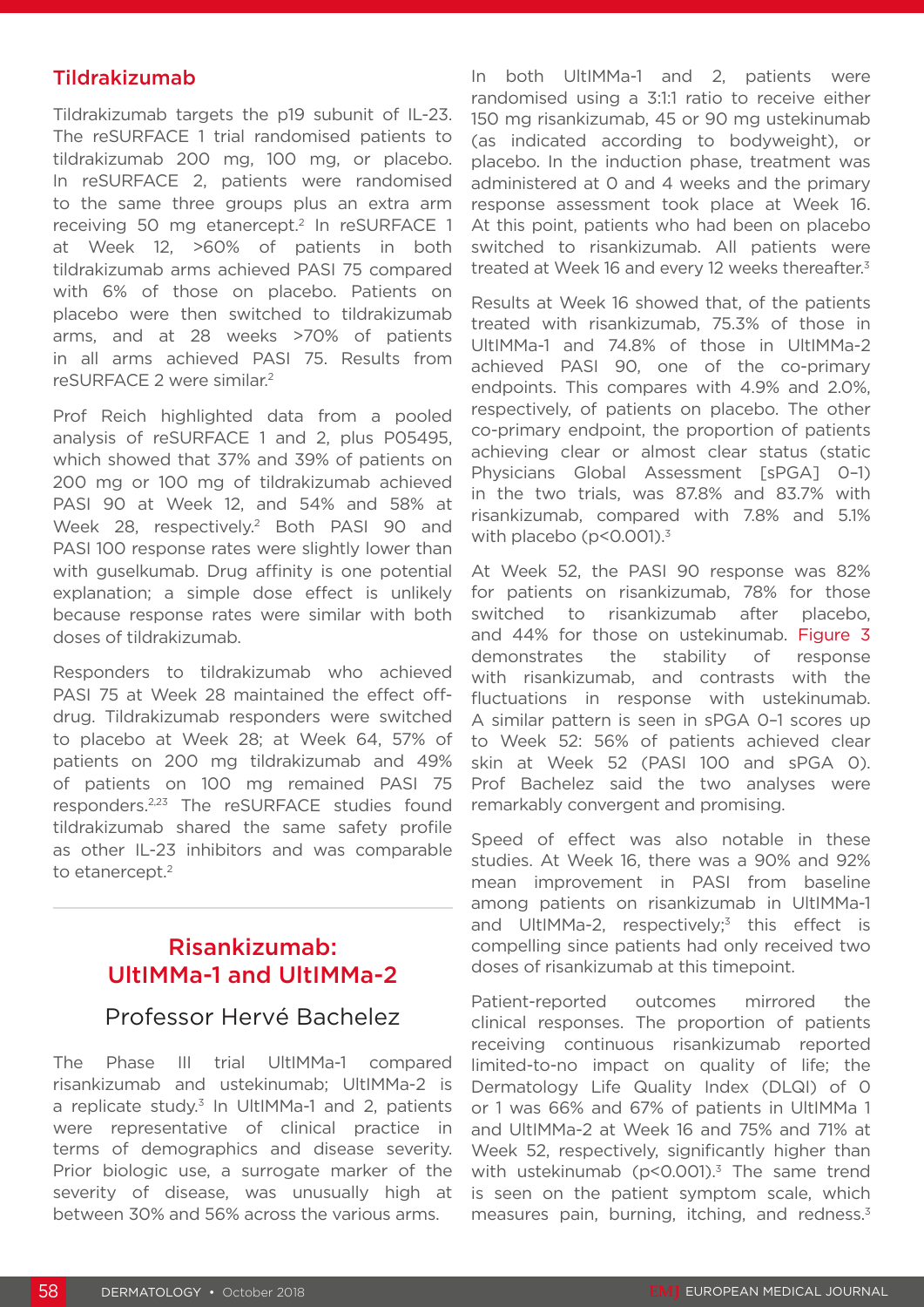

#### Figure 3: UltIMMa-1: Psoriasis Area Severity Index 90 and static Physicians Global Assessment 0 or 1 through to Week 52 (nonresponder imputation).

\*p value for comparison versus placebo; p<0.0001. †p value for comparison versus ustekinumab; p<0.0001. PASI: Psoriasis Area and Severity Index; PBO: placebo; RZB: risankizumab; sPGA: static Physicians Global Assessment; →: corssover

*Adapted from Gordon et al.3*

Prof Bachelez said there is no doubt of risankizumab's superiority over ustekinumab in these data.

Risankizumab had a safety profile comparable to ustekinumab. Drug-related adverse events were balanced across the three arms, and two major adverse cardiovascular events that occurred were considered not related to the treatment by investigators.<sup>3</sup> Prof Bachelez acknowledged that the numbers in the trial are not huge, but concluded that the results show the "clear superiority" of IL-23 specific blockage with risankizumab over dual inhibition of IL-12 and IL-23 with ustekinumab.

## Risankizumab: IMMvent and IMMhance

### Professor Kristian Reich

IMMvent, a head-to-head study comparing risankizumab with adalimumab, found that risankizumab achieved statistically higher PASI 90 and PASI 100 response rates than

adalimumab at all time points starting at Week 8.<sup>4</sup> Of patients on risankizumab, 72.4% reached PASI 90 at Week 16, compared to 47.4% on adalimumab (p<0.001).

At Week 16, patients with PASI responses between 50 and <90 were rerandomised either to continue on adalimumab or switch to risankizumab. At Week 44, of patients switched to risankizumab, 66% achieved PASI 90, and 40% achieved PASI 100. This compares to 21% and 7%, respectively, of patients who remained on adalimumab (p<0.001).4 Risankizumab is effective and IMMvent found no new safety signal, Prof Reich surmised that these are early results, with small participant numbers, but they look promising.

Previous failure with a biologic is the biggest predictor of suboptimal response to a second biologic. In an integrated analysis of 1,005 patients from Phase III trials: IMMhance,<sup>5</sup> UltIMMa-1, and UltIMMa-2,<sup>3</sup> PASI response at Week 16 was assessed in subgroups based on past treatment history. In this integrated analysis, 487 patients had nonbiologic systemic therapy experience and 452 had biologic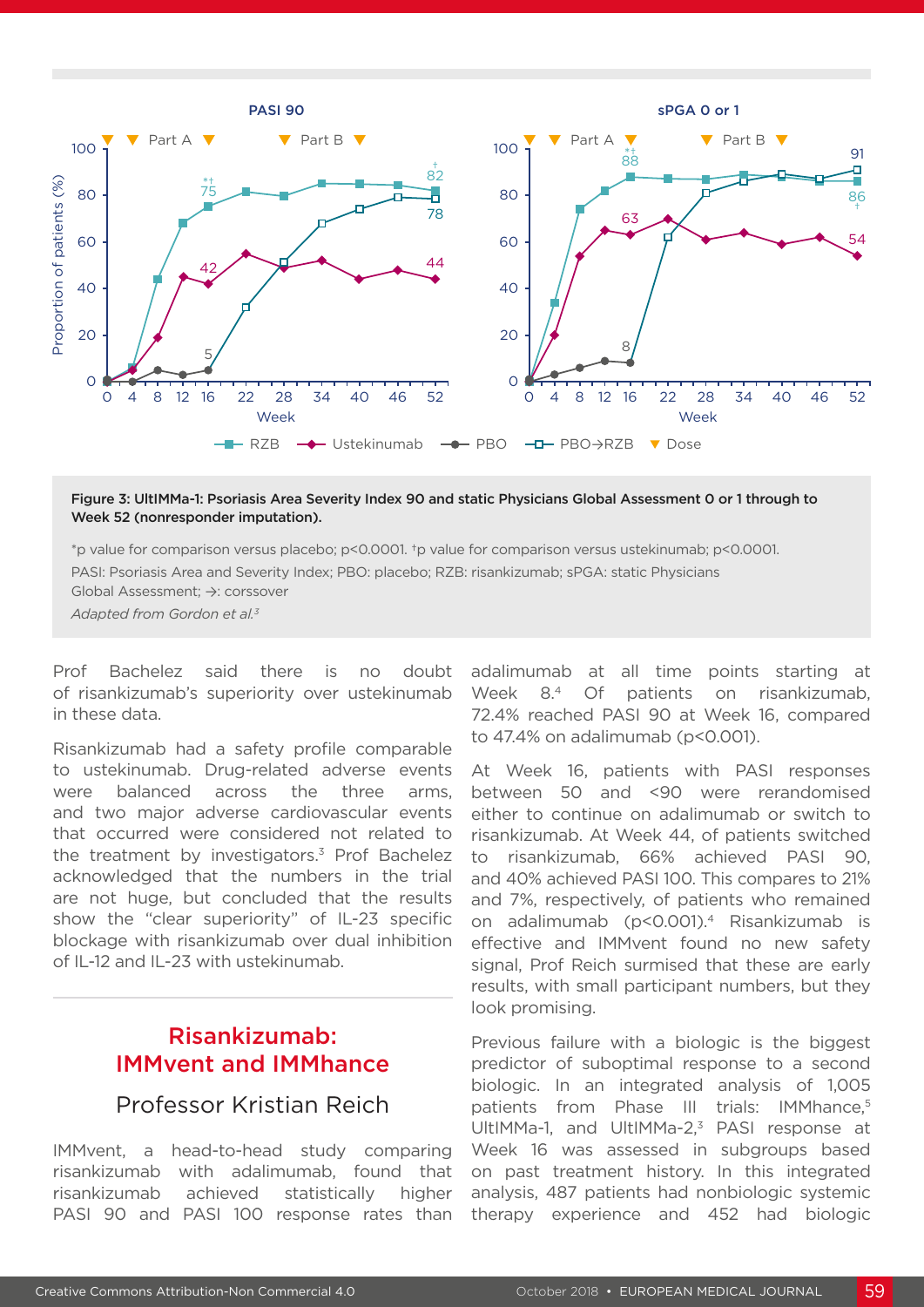therapy experience. In patients receiving risankizumab, PASI 90 was achieved by 73% (n=168) who previously failed one biologic; and 69% (n=108) who had failed ≥2 biologics, non-responder imputation.24 Prof Reich stated that he had not seen such robustness of response in any other study.

In summary, the IL-23 inhibitors are an attractive class of drugs with risankizumab proving a very promising treatment option. Trial data have yet to be matched in the clinic but Prof Reich said the class looks promising.

#### Take Home Message

The first IL-23 inhibitor to be approved was guselkumab, which was superior to both adalimumab and placebo in the VOYAGE 1 study. Guselkumab demonstrated long-term, stable, safe control of psoriasis.<sup>1</sup> In the reSURFACE 1 and 2 trials, tildrakizumab demonstrated slightly lower PASI 90 and PASI 100 response rates than with guselkumab, but patients who responded to tildrakizumab had relatively long disease control off-drug.2 The UltIMMa-1 and 2 trials found that, at Week 16, 75% patients on risankizumab, reached PASI 90.3 Risankizumab had a safety profile comparable to ustekinumab in these trials and the results demonstrate the superiority of IL-23 specific blockage with risankizumab over dual inhibition of IL-12 and IL-23 with ustekinumab.

### Conclusion

Discussion on the pathogenesis of psoriasis should focus on immune modulation rather than immune suppression. New understanding suggests that the IL-23 pathway plays a more dominant role than the IL-12 pathway; IL-23 may be considered a master regulatory cytokine. High concentrations of IL-23 favour the maturation of inducible Th17 cells into pathogenic (rather than nonpathogenic) Th17 cells; these pathogenic cells release the cytokines that result in psoriasis.

Clinical trials have found promising PASI 90 and PASI 100 response rates with the new IL-23 inhibitors. Some work suggests that targeting IL-23 alone is more effective than targeting both IL-12 and IL-23. $3$  This may be because IL-12 has some anti-inflammatory properties and may have an inhibitory role on inducible Th17 cells.

The new IL-23 inhibitors are contributing to new goals in psoriasis therapy: long-term skin clearance is now a realistic aim. Psoriasis is considered a non-scarring disease, but it tends to reappear in the same site, which supports the idea that it leaves a 'molecular scar'. Early studies suggest that the skin is populated by memory cells that produce the cytokine profile seen with pathogenic Th17 cells.25 Complete skin clearance, which could eliminate the memory cells, may be important for long-term control of psoriasis. In conclusion, the IL-23 inhibitors are a new class of safe and effective drugs that may help achieve complete skin clearance for many patients with psoriasis.

#### References

- 1. Blauvelt A et al. Efficacy and safety of guselkumab, and anti-interleukin-23 monoclonal antibody, compared with adalimumab for the continuous treatment of patients with moderate to severe psoriasis: Results from the Phase III, double-blinded, placeboand active comparator-controlled VOYAGE 1 trial. J Am Acad Dermatol. 2017;76(3):405-17.
- 2. Reich K et al. Tildrakizumab versus placebo or etanercept for chronic plaque psoriasis (reSURFACE1 and reSURFACE2): Results from two randomised controlled, Phase 3 trials.

Lancet. 2017;390(10091):276-88.

- 3. Gordon KB et al. Efficacy and safety of risankizumab in moderate-tosevere plaque psoriasis (UltIMMa-1 and UltIMMa-2): Results from two double-blind, randomised, placebocontrolled and ustekinumabcontrolled Phase 3 trials. Lancet. 2018;392(10148):650-61.
- 4. Reich K et al. Efficacy and safety of risankizumab compared with adalimumab in patients with moderate-to-severe plaque psoriasis: Results from the Phase 3 IMMvent trial. Abstract P1813. 27th EADV

Congress, Paris, France, 12-16 September 2018

- 5. Blauvelt A. Efficacy and safety of risankizumab, an interleukin-23 inhibitor, in patients with moderateto-severe chronic plaque psoriasis: 16-week results from the Phase III IMMhance trial Abstract FC29. Psoriasis from Gene to Clinic, 30 November–2 December, 2017.
- 6. Saurat JH et al. Efficacy and safety results from the randomized controlled comparative study of adalimumab vs. methotrexate vs. placebo in patients with psoriasis